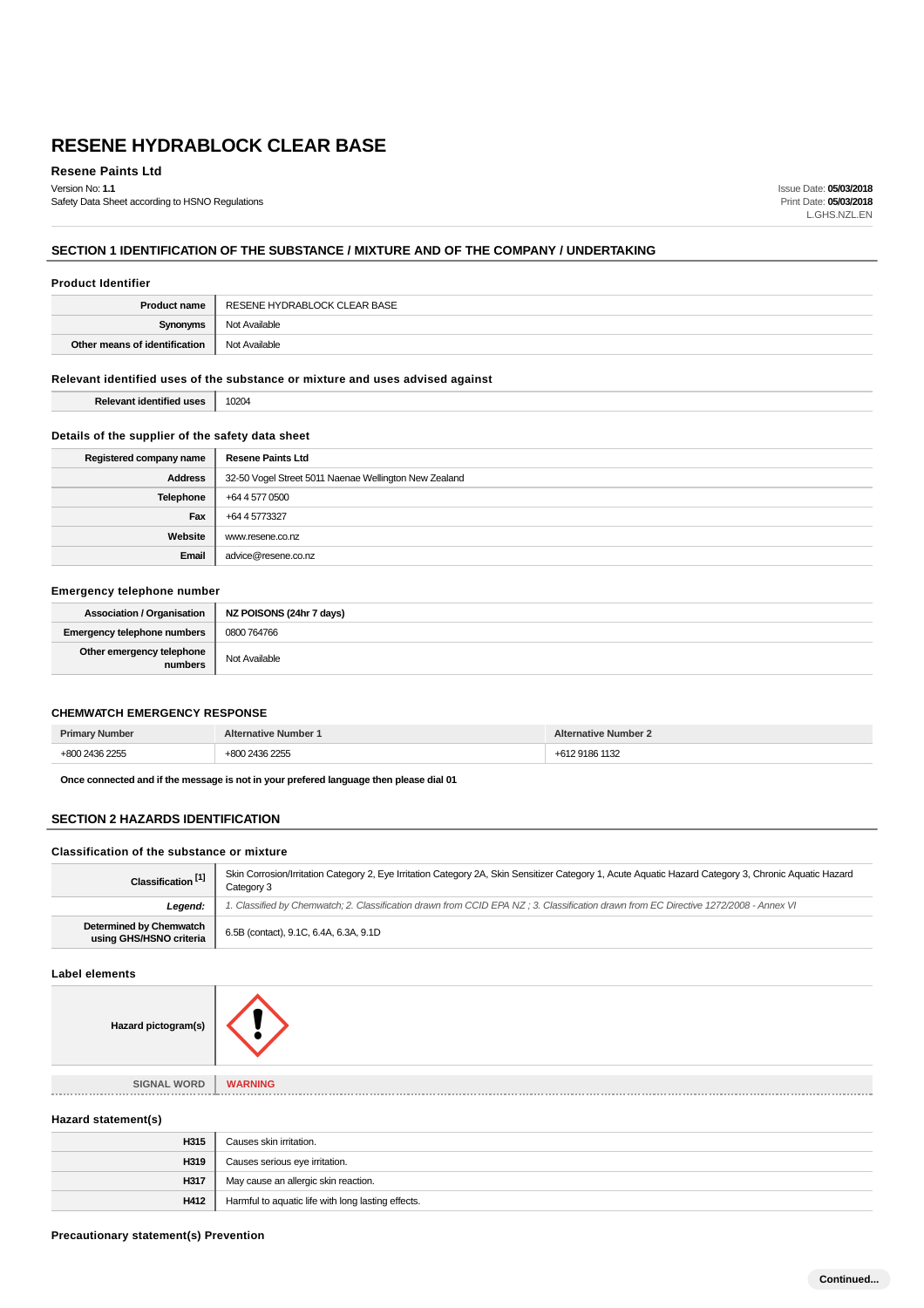| P280                                                        | Wear protective gloves/protective clothing/eye protection/face protection. |  |
|-------------------------------------------------------------|----------------------------------------------------------------------------|--|
| <b>Precautionary statement(s) Response</b>                  |                                                                            |  |
| P362                                                        | Take off contaminated clothing and wash before reuse.                      |  |
| <b>Precautionary statement(s) Storage</b><br>Not Applicable |                                                                            |  |
| Precautionary statement(s) Disposal                         |                                                                            |  |
| P501                                                        | Dispose of contents/container in accordance with local regulations.        |  |

# **SECTION 3 COMPOSITION / INFORMATION ON INGREDIENTS**

#### **Substances**

See section below for composition of Mixtures

Ingredients are required by the Hazard Substances (Identification) Regulations 2001 to be identified:

## **Mixtures**

| <b>CAS No</b> | %[weight] | Name                      |
|---------------|-----------|---------------------------|
| 1477-55-0     | כ-ו       | benzene-1,3-dimethanamine |
| 2855-13-2     | כ-י       | isophorone diamine        |

#### **SECTION 4 FIRST AID MEASURES**

NZ Poisons Centre 0800 POISON (0800 764 766) | NZ Emergency Services: 111

## **Description of first aid measures**

| <b>Eye Contact</b>  | If this product comes in contact with the eyes:<br>$\blacktriangleright$ Wash out immediately with fresh running water.<br>Ensure complete irrigation of the eye by keeping eyelids apart and away from eye and moving the eyelids by occasionally lifting the upper and lower lids.<br>Seek medical attention if pain persists or recurs.<br>► Removal of contact lenses after an eye injury should only be undertaken by skilled personnel. |
|---------------------|-----------------------------------------------------------------------------------------------------------------------------------------------------------------------------------------------------------------------------------------------------------------------------------------------------------------------------------------------------------------------------------------------------------------------------------------------|
| <b>Skin Contact</b> | If skin contact occurs:<br>In mediately remove all contaminated clothing, including footwear.<br>Flush skin and hair with running water (and soap if available).<br>▶ Seek medical attention in event of irritation.                                                                                                                                                                                                                          |
| Inhalation          | If fumes, aerosols or combustion products are inhaled remove from contaminated area.<br>• Other measures are usually unnecessary.                                                                                                                                                                                                                                                                                                             |
| Ingestion           | Inmediately give a glass of water.<br>First aid is not generally required. If in doubt, contact a Poisons Information Centre or a doctor.                                                                                                                                                                                                                                                                                                     |

#### **Indication of any immediate medical attention and special treatment needed**

Treat symptomatically.

# **SECTION 5 FIREFIGHTING MEASURES**

## **Extinguishing media**

- There is no restriction on the type of extinguisher which may be used.
- Use extinguishing media suitable for surrounding area.

#### **Special hazards arising from the substrate or mixture**

| <b>Fire Incompatibility</b>    | None known. |
|--------------------------------|-------------|
|                                |             |
| <b>Advice for firefighters</b> |             |

| Eiro<br>Fiahtina | ell tham Iocation and<br>----<br>Aler<br>aazaro |
|------------------|-------------------------------------------------|
|                  | ntini.<br>.                                     |

## **SECTION 6 ACCIDENTAL RELEASE MEASURES**

#### **Personal precautions, protective equipment and emergency procedures**

See section 8

## **Environmental precautions**

See section 12

# **Methods and material for containment and cleaning up**

**Minor Spills** Clean up all spills immediately. Contain spill with sawdust or sand then place in suitable container for disposal. Clean area with large quantity of water to complete clean- up.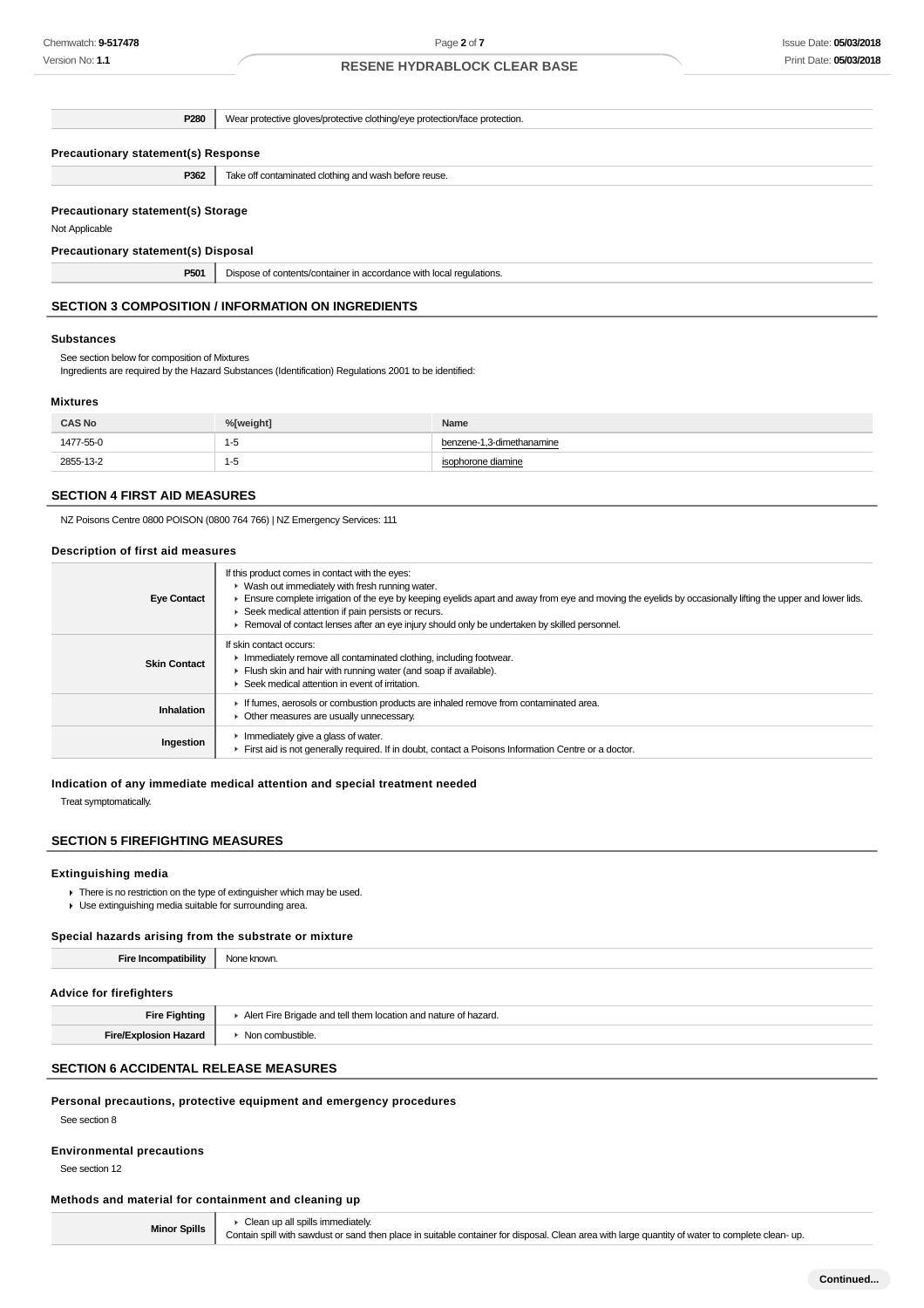**Major Spills** Moderate hazard. Contain spill with sawdust or sand then place in suitable container for disposal. Clean area with large quantity of water to complete clean- up.

Personal Protective Equipment advice is contained in Section 8 of the SDS.

# **SECTION 7 HANDLING AND STORAGE**

## **Precautions for safe handling**

| Safe handling     | Avoid unnecessary personal contact.<br><b>DO NOT</b> allow clothing wet with material to stay in contact with skin |
|-------------------|--------------------------------------------------------------------------------------------------------------------|
| Other information |                                                                                                                    |

## **Conditions for safe storage, including any incompatibilities**

**Suitable container** As supplied by manufacturer. **Storage incompatibility** None known

## **SECTION 8 EXPOSURE CONTROLS / PERSONAL PROTECTION**

#### **Control parameters**

#### **OCCUPATIONAL EXPOSURE LIMITS (OEL)**

## **INGREDIENT DATA**

| Source                                            | Ingredient                | <b>Material name</b>  | <b>TWA</b>    |               | <b>STEL</b>         | Peak                 |        | <b>Notes</b>             |
|---------------------------------------------------|---------------------------|-----------------------|---------------|---------------|---------------------|----------------------|--------|--------------------------|
| New Zealand Workplace Exposure<br>Standards (WES) | benzene-1,3-dimethanamine | m-Xylene a,a'-diamine | Not Available |               | Not Available       | $0.1 \text{ mg/m}$ 3 |        | (skin) - Skin absorption |
| <b>EMERGENCY LIMITS</b>                           |                           |                       |               |               |                     |                      |        |                          |
| Ingredient                                        | <b>Material name</b>      | TEEL-1                |               | TEEL-2        |                     |                      | TEEL-3 |                          |
| <b>RESENE HYDRABLOCK CLEAR</b><br><b>BASE</b>     | Not Available             | Not Available         |               |               | Not Available       |                      |        | Not Available            |
| Ingredient                                        | <b>Original IDLH</b>      |                       |               |               | <b>Revised IDLH</b> |                      |        |                          |
| benzene-1,3-dimethanamine                         | Not Available             |                       |               | Not Available |                     |                      |        |                          |
| isophorone diamine                                | Not Available             |                       |               | Not Available |                     |                      |        |                          |

#### **Exposure controls**

| Appropriate engineering<br>controls | Engineering controls are used to remove a hazard or place a barrier between the worker and the hazard. |
|-------------------------------------|--------------------------------------------------------------------------------------------------------|
| <b>Personal protection</b>          | 百合                                                                                                     |
| Eye and face protection             | Safety glasses with side shields.                                                                      |
| <b>Skin protection</b>              | See Hand protection below                                                                              |
| Hands/feet protection               | ▶ Wear chemical protective gloves, e.g. PVC.                                                           |
| <b>Body protection</b>              | See Other protection below                                                                             |
| Other protection                    | • Overalls.                                                                                            |
| <b>Thermal hazards</b>              | Not Available                                                                                          |

#### **Respiratory protection**

## **Type A Filter of sufficient capacity.**

Selection of the Class and Type of respirator will depend upon the level of breathing zone contaminant and the chemical nature of the contaminant. Protection Factors (defined as the ratio of contaminant outside and inside the mask) may also be important.

| Required minimum protection factor | Maximum gas/vapour concentration present in air p.p.m. (by volume) | <b>Half-face Respirator</b> | <b>Full-Face Respirator</b> |
|------------------------------------|--------------------------------------------------------------------|-----------------------------|-----------------------------|
| up to 10                           | 1000                                                               | A-AUS / Class1              |                             |
| up to 50                           | 1000                                                               |                             | A-AUS / Class 1             |
| up to 50                           | 5000                                                               | Airline <sup>'</sup>        |                             |
| up to 100                          | 5000                                                               |                             | $A-2$                       |
| up to 100                          | 10000                                                              |                             | $A-3$                       |
| $100+$                             |                                                                    |                             | Airline**                   |

\* - Continuous Flow \*\* - Continuous-flow or positive pressure demand

A(All classes) = Organic vapours, B AUS or B1 = Acid gasses, B2 = Acid gas or hydrogen cyanide(HCN), B3 = Acid gas or hydrogen cyanide(HCN), E = Sulfur dioxide(SO2), G = Agricultural chemicals, K = Ammonia(NH3), Hg = Mercury, NO = Oxides of nitrogen, MB = Methyl bromide, AX = Low boiling point organic compounds(below 65 degC)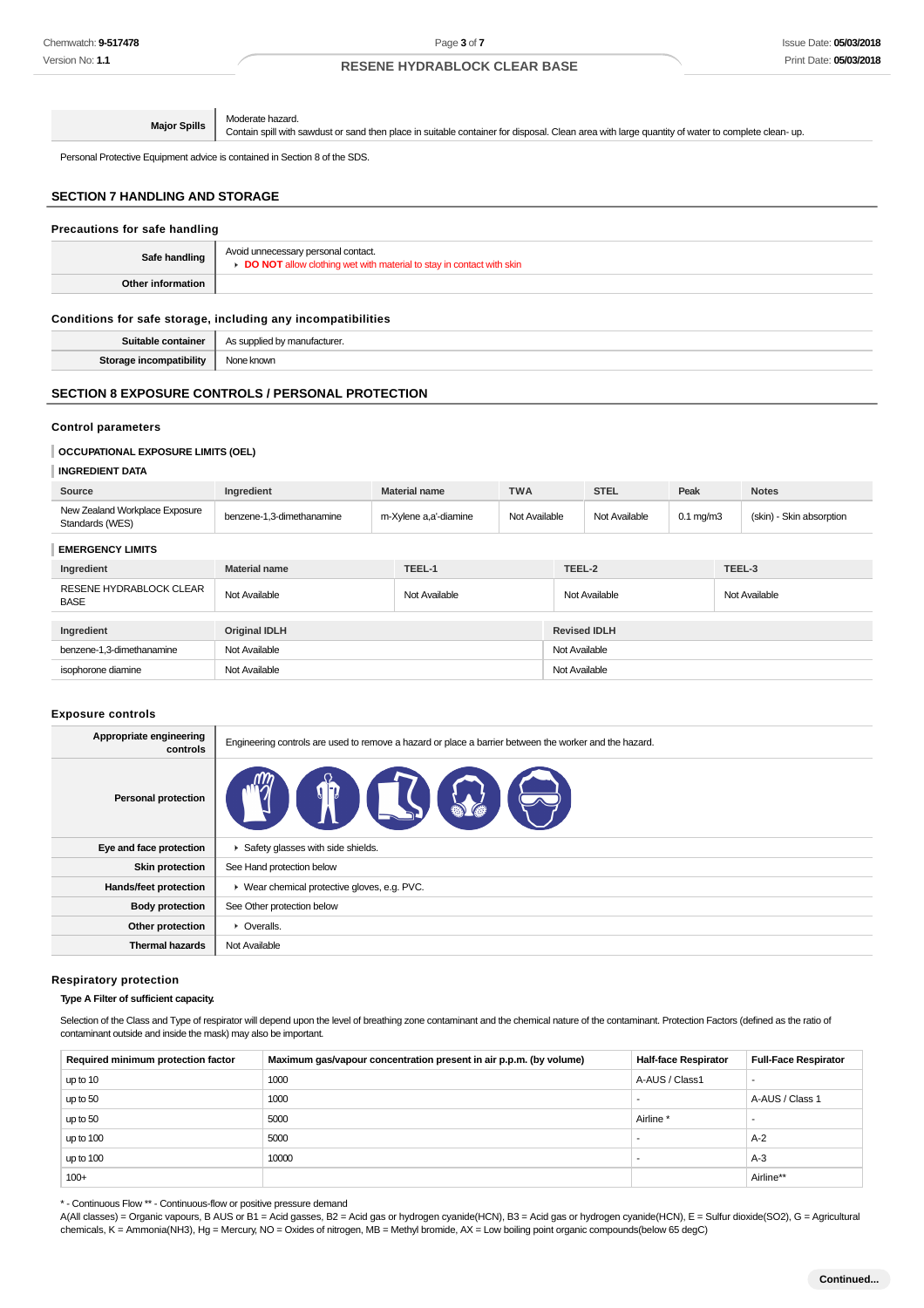## **SECTION 9 PHYSICAL AND CHEMICAL PROPERTIES**

## **Information on basic physical and chemical properties**

| Appearance                                      | Not Available |                                            |               |
|-------------------------------------------------|---------------|--------------------------------------------|---------------|
|                                                 |               |                                            |               |
| <b>Physical state</b>                           | Liquid        | Relative density (Water = 1)               | 1.36-1.41     |
| Odour                                           | Not Available | Partition coefficient n-octanol /<br>water | Not Available |
| <b>Odour threshold</b>                          | Not Available | Auto-ignition temperature (°C)             | Not Available |
| pH (as supplied)                                | $9 - 10$      | Decomposition temperature                  | Not Available |
| Melting point / freezing point<br>(°C)          | Not Available | Viscosity (cSt)                            | 2000-2500     |
| Initial boiling point and boiling<br>range (°C) | 100           | Molecular weight (g/mol)                   | Not Available |
| Flash point (°C)                                | Not Available | <b>Taste</b>                               | Not Available |
| <b>Evaporation rate</b>                         | Not Available | <b>Explosive properties</b>                | Not Available |
| Flammability                                    | Not Available | <b>Oxidising properties</b>                | Not Available |
| Upper Explosive Limit (%)                       | Not Available | Surface Tension (dyn/cm or<br>$mN/m$ )     | Not Available |
| Lower Explosive Limit (%)                       | Not Available | <b>Volatile Component (%vol)</b>           | 43            |
| Vapour pressure (kPa)                           | Not Available | Gas group                                  | Not Available |
| Solubility in water (g/L)                       | Miscible      | pH as a solution (1%)                      | Not Available |
| Vapour density $(Air = 1)$                      | Not Available | VOC g/L                                    | 17            |

# **SECTION 10 STABILITY AND REACTIVITY**

| Reactivity                                   | See section 7                 |
|----------------------------------------------|-------------------------------|
| <b>Chemical stability</b>                    | Product is considered stable. |
| <b>Possibility of hazardous</b><br>reactions | See section 7                 |
| <b>Conditions to avoid</b>                   | See section 7                 |
| Incompatible materials                       | See section 7                 |
| <b>Hazardous decomposition</b><br>products   | See section 5                 |

## **SECTION 11 TOXICOLOGICAL INFORMATION**

#### **Information on toxicological effects**

| Inhaled                   | The material is not thought to produce adverse health effects or irritation of the respiratory tract (as classified by EC Directives using animal models).                                                                                                                                                                                                                                                                                                                   |                                                                                                                         |                                   |  |
|---------------------------|------------------------------------------------------------------------------------------------------------------------------------------------------------------------------------------------------------------------------------------------------------------------------------------------------------------------------------------------------------------------------------------------------------------------------------------------------------------------------|-------------------------------------------------------------------------------------------------------------------------|-----------------------------------|--|
| Ingestion                 |                                                                                                                                                                                                                                                                                                                                                                                                                                                                              | The material has <b>NOT</b> been classified by EC Directives or other classification systems as 'harmful by ingestion'. |                                   |  |
| <b>Skin Contact</b>       | Evidence exists, or practical experience predicts, that the material either produces inflammation of the skin in a substantial number of individuals following<br>direct contact, and/or produces significant inflammation when applied to the healthy intact skin of animals, for up to four hours, such inflammation being<br>present twenty-four hours or more after the end of the exposure period.<br>The material may accentuate any pre-existing dermatitis condition |                                                                                                                         |                                   |  |
| Eye                       | Evidence exists, or practical experience predicts, that the material may cause eye irritation in a substantial number of individuals and/or may produce<br>significant ocular lesions which are present twenty-four hours or more after instillation into the eye(s) of experimental animals.                                                                                                                                                                                |                                                                                                                         |                                   |  |
| <b>Chronic</b>            | Practical experience shows that skin contact with the material is capable either of inducing a sensitisation reaction in a substantial number of individuals,<br>and/or of producing a positive response in experimental animals.<br>Sensitisation may give severe responses to very low levels of exposure, in situations where exposure may occur.                                                                                                                         |                                                                                                                         |                                   |  |
|                           |                                                                                                                                                                                                                                                                                                                                                                                                                                                                              |                                                                                                                         |                                   |  |
| <b>RESENE HYDRABLOCK</b>  | <b>TOXICITY</b>                                                                                                                                                                                                                                                                                                                                                                                                                                                              | <b>IRRITATION</b>                                                                                                       |                                   |  |
| <b>CLEAR BASE</b>         | Not Available<br>Not Available                                                                                                                                                                                                                                                                                                                                                                                                                                               |                                                                                                                         |                                   |  |
|                           |                                                                                                                                                                                                                                                                                                                                                                                                                                                                              |                                                                                                                         |                                   |  |
|                           | <b>TOXICITY</b>                                                                                                                                                                                                                                                                                                                                                                                                                                                              | <b>IRRITATION</b>                                                                                                       |                                   |  |
|                           | Dermal (rabbit) LD50: 2000 mg/kg <sup>[2]</sup>                                                                                                                                                                                                                                                                                                                                                                                                                              |                                                                                                                         | Eye (rabbit): 0.05 mg/24h SEVERE  |  |
| benzene-1,3-dimethanamine | Inhalation (rat) LC50: 174.800325 mg/l/1hE <sup>[2]</sup>                                                                                                                                                                                                                                                                                                                                                                                                                    |                                                                                                                         | Skin (rabbit): 0.75 mg/24h SEVERE |  |
|                           | Oral (rat) LD50: >200 mg/kg <sup>[1]</sup>                                                                                                                                                                                                                                                                                                                                                                                                                                   |                                                                                                                         |                                   |  |
|                           |                                                                                                                                                                                                                                                                                                                                                                                                                                                                              |                                                                                                                         |                                   |  |
| isophorone diamine        | <b>TOXICITY</b>                                                                                                                                                                                                                                                                                                                                                                                                                                                              |                                                                                                                         | <b>IRRITATION</b>                 |  |
|                           | Oral (rat) LD50: 1030 mg/kg <sup>[2]</sup>                                                                                                                                                                                                                                                                                                                                                                                                                                   |                                                                                                                         | Not Available                     |  |
|                           |                                                                                                                                                                                                                                                                                                                                                                                                                                                                              |                                                                                                                         |                                   |  |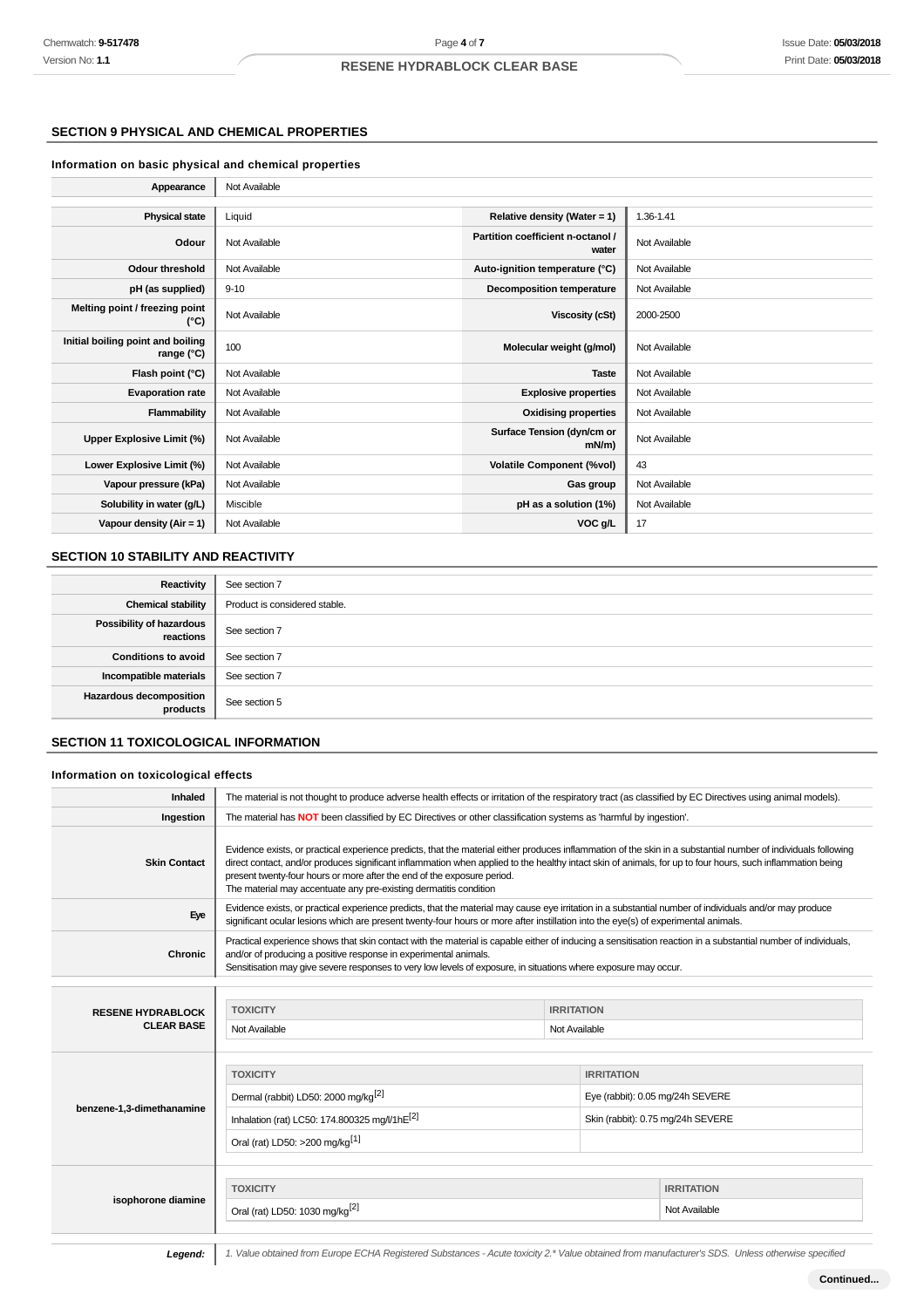data extracted from RTECS - Register of Toxic Effect of chemical Substances

| <b>BENZENE-</b><br>1,3-DIMETHANAMINE                                | Allergic reactions which develop in the respiratory passages as bronchial asthma or rhinoconjunctivitis, are mostly the result of reactions of the allergen<br>with specific antibodies of the IqE class and belong in their reaction rates to the manifestation of the immediate type.<br>Particular attention is drawn to so-called atopic diathesis which is characterised by an increased susceptibility to allergic rhinitis, allergic bronchial<br>asthma and atopic eczema (neurodermatitis) which is associated with increased IqE synthesis.<br>Exogenous allergic alveolitis is induced essentially by allergen specific immune-complexes of the IgG type; cell-mediated reactions (T lymphocytes) may<br>be involved.<br>For benzene-1,3-dimethanamine (m-xylene-alpha,alpha'- diamine)<br>The toxicity via oral administration and inhalation was tissue damage in the digestive and respiratory organs, respectively, which are the first contact sites.<br>The material may produce severe irritation to the eye causing pronounced inflammation.<br>The material may produce severe skin irritation after prolonged or repeated exposure, and may produce a contact dermatitis (nonallergic). |                                 |                                                                                                                                                                                                                     |
|---------------------------------------------------------------------|--------------------------------------------------------------------------------------------------------------------------------------------------------------------------------------------------------------------------------------------------------------------------------------------------------------------------------------------------------------------------------------------------------------------------------------------------------------------------------------------------------------------------------------------------------------------------------------------------------------------------------------------------------------------------------------------------------------------------------------------------------------------------------------------------------------------------------------------------------------------------------------------------------------------------------------------------------------------------------------------------------------------------------------------------------------------------------------------------------------------------------------------------------------------------------------------------------------|---------------------------------|---------------------------------------------------------------------------------------------------------------------------------------------------------------------------------------------------------------------|
| <b>ISOPHORONE DIAMINE</b>                                           | For isophorone diamine<br>Based on a limited skin irritation study with rabbits and rats, isophorone diamine is deemed to be a strong irritant (duration of the exposure not reported)<br>and corrosive after repeated application.<br>The material may be irritating to the eye, with prolonged contact causing inflammation.<br>The material may produce respiratory tract irritation.<br>The material may cause skin irritation after prolonged or repeated exposure and may produce a contact dermatitis (nonallergic).                                                                                                                                                                                                                                                                                                                                                                                                                                                                                                                                                                                                                                                                                  |                                 |                                                                                                                                                                                                                     |
| <b>BENZENE-</b><br>1,3-DIMETHANAMINE &<br><b>ISOPHORONE DIAMINE</b> | The following information refers to contact allergens as a group and may not be specific to this product.                                                                                                                                                                                                                                                                                                                                                                                                                                                                                                                                                                                                                                                                                                                                                                                                                                                                                                                                                                                                                                                                                                    |                                 |                                                                                                                                                                                                                     |
| <b>BENZENE-</b><br>1,3-DIMETHANAMINE &<br><b>ISOPHORONE DIAMINE</b> | Asthma-like symptoms may continue for months or even years after exposure to the material ceases.                                                                                                                                                                                                                                                                                                                                                                                                                                                                                                                                                                                                                                                                                                                                                                                                                                                                                                                                                                                                                                                                                                            |                                 |                                                                                                                                                                                                                     |
| <b>Acute Toxicity</b>                                               | $\circledcirc$                                                                                                                                                                                                                                                                                                                                                                                                                                                                                                                                                                                                                                                                                                                                                                                                                                                                                                                                                                                                                                                                                                                                                                                               | Carcinogenicity                 | $\circlearrowright$                                                                                                                                                                                                 |
| <b>Skin Irritation/Corrosion</b>                                    | ✔                                                                                                                                                                                                                                                                                                                                                                                                                                                                                                                                                                                                                                                                                                                                                                                                                                                                                                                                                                                                                                                                                                                                                                                                            | Reproductivity                  | ⊙                                                                                                                                                                                                                   |
| <b>Serious Eye Damage/Irritation</b>                                | ✔                                                                                                                                                                                                                                                                                                                                                                                                                                                                                                                                                                                                                                                                                                                                                                                                                                                                                                                                                                                                                                                                                                                                                                                                            | <b>STOT - Single Exposure</b>   | $\circledcirc$                                                                                                                                                                                                      |
| <b>Respiratory or Skin</b><br>sensitisation                         | $\checkmark$                                                                                                                                                                                                                                                                                                                                                                                                                                                                                                                                                                                                                                                                                                                                                                                                                                                                                                                                                                                                                                                                                                                                                                                                 | <b>STOT - Repeated Exposure</b> | $\odot$                                                                                                                                                                                                             |
| <b>Mutagenicity</b>                                                 | ⊚                                                                                                                                                                                                                                                                                                                                                                                                                                                                                                                                                                                                                                                                                                                                                                                                                                                                                                                                                                                                                                                                                                                                                                                                            | <b>Aspiration Hazard</b>        | ⊚                                                                                                                                                                                                                   |
|                                                                     |                                                                                                                                                                                                                                                                                                                                                                                                                                                                                                                                                                                                                                                                                                                                                                                                                                                                                                                                                                                                                                                                                                                                                                                                              | Legend:                         | $\blacktriangleright$ - Data available but does not fill the criteria for classification<br>$\blacktriangleright$ - Data available to make classification<br>$\bigcirc$ - Data Not Available to make classification |

## **SECTION 12 ECOLOGICAL INFORMATION**

**Toxicity**

| <b>RESENE HYDRABLOCK</b>  | <b>ENDPOINT</b> | <b>TEST DURATION (HR)</b><br><b>SPECIES</b> |                               | <b>VALUE</b>                   |               | <b>SOURCE</b> |               |
|---------------------------|-----------------|---------------------------------------------|-------------------------------|--------------------------------|---------------|---------------|---------------|
| <b>CLEAR BASE</b>         | Not Available   | Not Available                               |                               | Not Available                  | Not Available |               | Not Available |
|                           |                 |                                             |                               |                                |               |               |               |
| benzene-1,3-dimethanamine | <b>ENDPOINT</b> | <b>TEST DURATION (HR)</b>                   |                               | <b>VALUE</b><br><b>SPECIES</b> |               | <b>SOURCE</b> |               |
|                           | Not Available   | Not Available                               |                               | Not Available                  |               | Not Available |               |
|                           |                 |                                             |                               |                                |               |               |               |
|                           | <b>ENDPOINT</b> | <b>TEST DURATION (HR)</b>                   |                               | <b>SPECIES</b>                 |               | VALUE         | <b>SOURCE</b> |
|                           | <b>LC50</b>     | 96                                          | Fish                          |                                |               | $=70$ mg/L    | $\mathbf{1}$  |
|                           | <b>EC50</b>     | 48                                          | Crustacea                     |                                |               | 17.4mg/L      | 4             |
| isophorone diamine        | <b>EC50</b>     | 72                                          |                               | Algae or other aquatic plants  |               | $=37$ mg/L    |               |
|                           | <b>EC10</b>     | 72                                          | Algae or other aquatic plants |                                | $=3.1$ mg/L   |               |               |
|                           | <b>NOEC</b>     | 72                                          |                               | Algae or other aquatic plants  |               | $=1.5$ mg/L   | 1             |
|                           |                 |                                             |                               |                                |               |               |               |

Harmful to aquatic organisms, may cause long-term adverse effects in the aquatic environment.

Do NOT allow product to come in contact with surface waters or to intertidal areas below the mean high water mark.

## **Persistence and degradability**

| Ingredient                | Persistence: Water/Soil | Persistence: Air |
|---------------------------|-------------------------|------------------|
| benzene-1.3-dimethanamine | <b>HIGH</b>             | <b>HIGH</b>      |
| isophorone diamine        | <b>HIGH</b>             | <b>HIGH</b>      |

## **Bioaccumulative potential**

| Inar      |               |
|-----------|---------------|
| non'<br>. | ---<br>$\sim$ |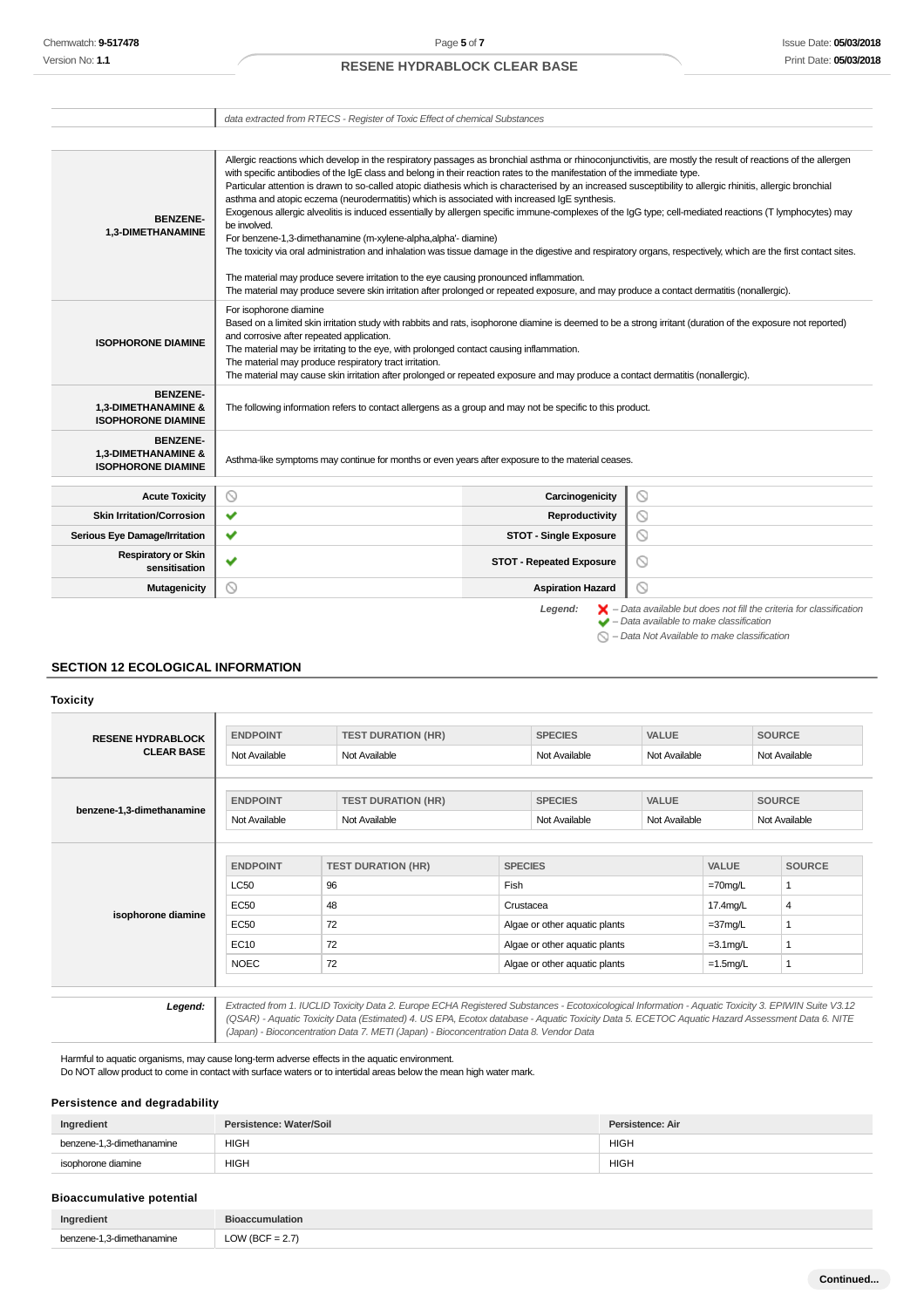| LOW (BCF = $3.4$ )    |
|-----------------------|
|                       |
|                       |
| <b>Mobility</b>       |
| LOW ( $KOC = 914.6$ ) |
| LOW ( $KOC = 340.4$ ) |
|                       |

## **SECTION 13 DISPOSAL CONSIDERATIONS**

#### **Waste treatment methods**

| Product / Packaging disposal | • Containers may still present a chemical hazard/ danger when empty.<br>Legislation addressing waste disposal requirements may differ by country, state and/ or territory.<br>DO NOT allow wash water from cleaning or process equipment to enter drains.<br>$\blacktriangleright$ Recycle wherever possible.<br>Consult manufacturer for recycling option.<br>Resene Paintwise accepts residual unwanted paint and packaging. See Resene website for Paintwise information. |
|------------------------------|------------------------------------------------------------------------------------------------------------------------------------------------------------------------------------------------------------------------------------------------------------------------------------------------------------------------------------------------------------------------------------------------------------------------------------------------------------------------------|
|------------------------------|------------------------------------------------------------------------------------------------------------------------------------------------------------------------------------------------------------------------------------------------------------------------------------------------------------------------------------------------------------------------------------------------------------------------------------------------------------------------------|

Ensure that the hazardous substance is disposed in accordance with the Hazardous Substances (Disposal) Notice 2017

## **SECTION 14 TRANSPORT INFORMATION**

# **Labels Required Marine Pollutant** NO **HAZCHEM** Not Applicable

## **Land transport (UN): NOT REGULATED FOR TRANSPORT OF DANGEROUS GOODS**

**Air transport (ICAO-IATA / DGR): NOT REGULATED FOR TRANSPORT OF DANGEROUS GOODS**

## **Sea transport (IMDG-Code / GGVSee): NOT REGULATED FOR TRANSPORT OF DANGEROUS GOODS**

**Transport in bulk according to Annex II of MARPOL and the IBC code**

Not Applicable

#### **SECTION 15 REGULATORY INFORMATION**

#### **Safety, health and environmental regulations / legislation specific for the substance or mixture**

This substance is to be managed using the conditions specified in an applicable Group Standard

| <b>HSR Number</b>                                                                 | <b>Group Standard</b>                                                   |                                                |
|-----------------------------------------------------------------------------------|-------------------------------------------------------------------------|------------------------------------------------|
| HSR002670                                                                         | Surface Coatings and Colourants (Subsidiary Hazard) Group Standard 2006 |                                                |
| BENZENE-1,3-DIMETHANAMINE(1477-55-0) IS FOUND ON THE FOLLOWING REGULATORY LISTS   |                                                                         |                                                |
| New Zealand Inventory of Chemicals (NZIoC)                                        |                                                                         | New Zealand Workplace Exposure Standards (WES) |
| ISOPHORONE DIAMINE(2855-13-2) IS FOUND ON THE FOLLOWING REGULATORY LISTS          |                                                                         |                                                |
| New Zealand Hazardous Substances and New Organisms (HSNO) Act - Classification of |                                                                         | New Zealand Inventory of Chemicals (NZIoC)     |

#### **Location Test Certificate**

Chemicals

Subject to Regulation 55 of the Hazardous Substances (Classes 1 to 5 Controls) Regulations, a location test certificate is required when quantity greater than or equal to those indicated below are present.

| <b>Hazard Class</b> | Quantity beyond which controls apply for closed<br>containers | Quantity beyond which controls apply when use occurring in open<br>containers |
|---------------------|---------------------------------------------------------------|-------------------------------------------------------------------------------|
| Not Applicable      | Not Applicable                                                | Not Applicable                                                                |

#### **Approved Handler**

Subject to Regulation 56 of the Hazardous Substances (Classes 1 to 5 Controls) Regulations and Regulation 9 of the Hazardous Substances (Classes 6, 8, and 9 Controls) Regulations, the substance must be under the personal control of an Approved Handler when present in a quantity greater than or equal to those indicated below.

| <b>Class of substance</b> | Quantities     |
|---------------------------|----------------|
| Not Applicable            | Not Applicable |

Refer Group Standards for further information

#### **Tracking Requirements**

Not Applicable

| <b>Natio</b><br>inventor | <b>Status</b> |
|--------------------------|---------------|
| Australia - AICS         |               |